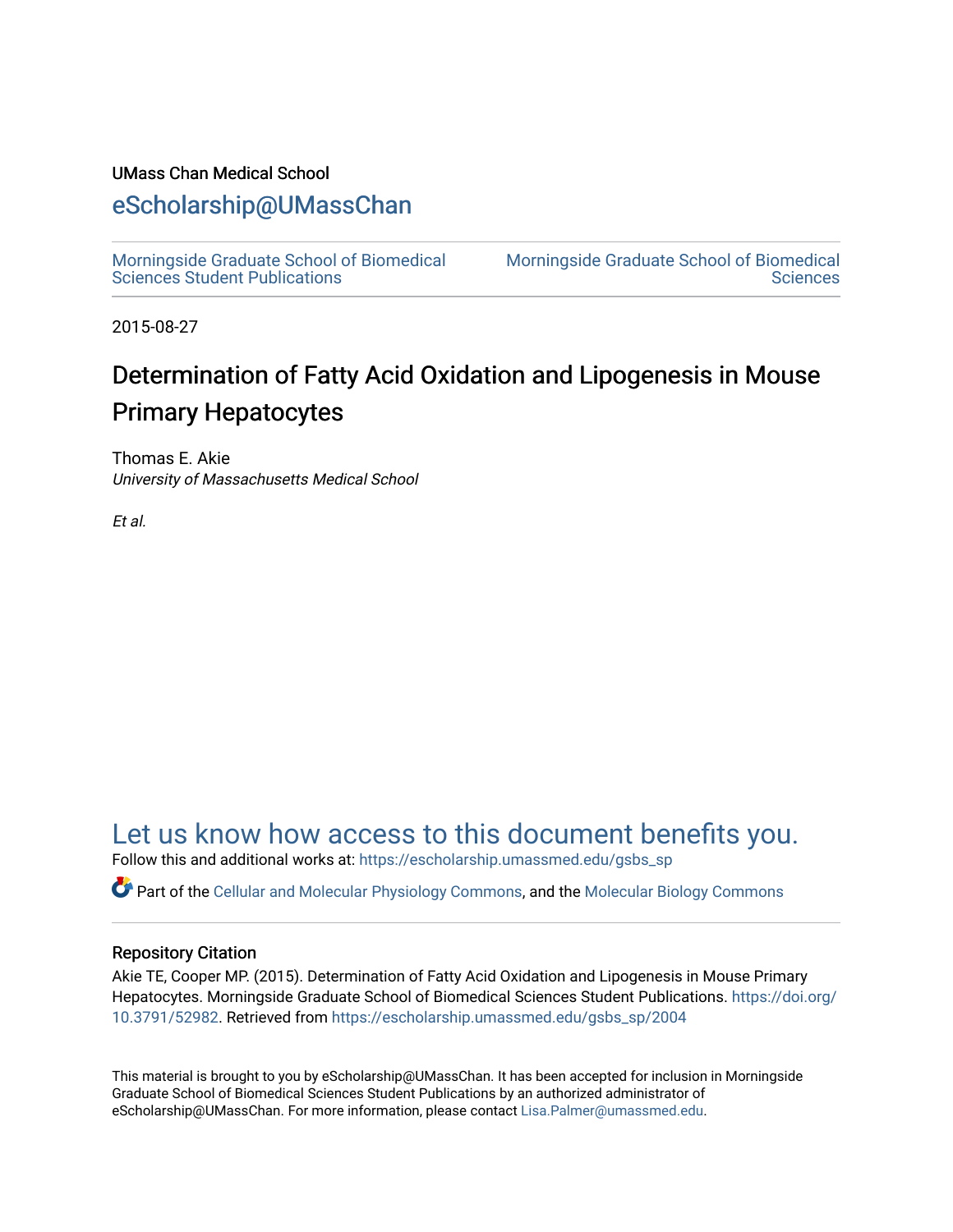# **Video Article Determination of Fatty Acid Oxidation and Lipogenesis in Mouse Primary Hepatocytes**

Thomas E. Akie<sup>1</sup>, Marcus P. Cooper<sup>1</sup>

<sup>1</sup>Division of Cardiovascular Medicine, Department of Medicine, University of Massachusetts Medical School

Correspondence to: Marcus P. Cooper at [Marcus.Cooper@umassmed.edu](mailto:Marcus.Cooper@umassmed.edu)

URL:<https://www.jove.com/video/52982> DOI: [doi:10.3791/52982](http://dx.doi.org/10.3791/52982)

Keywords: Molecular Biology, Issue 102, Liver, Hepatocyte, Mouse, Fatty Acid, Oxidation, Lipogenesis, Metabolism, Palmitate

#### Date Published: 8/27/2015

Citation: Akie, T.E., Cooper, M.P. Determination of Fatty Acid Oxidation and Lipogenesis in Mouse Primary Hepatocytes. *J. Vis. Exp.* (102), e52982, doi:10.3791/52982 (2015).

#### **Abstract**

Lipid metabolism in liver is complex. In addition to importing and exporting lipid via lipoproteins, hepatocytes can oxidize lipid via fatty acid oxidation, or alternatively, synthesize new lipid via *de novo* lipogenesis. The net sum of these pathways is dictated by a number of factors, which in certain disease states leads to fatty liver disease. Excess hepatic lipid accumulation is associated with whole body insulin resistance and coronary heart disease. Tools to study lipid metabolism in hepatocytes are useful to understand the role of hepatic lipid metabolism in certain metabolic disorders.

In the liver, hepatocytes regulate the breakdown and synthesis of fatty acids via β-fatty oxidation and *de novo* lipogenesis, respectively. Quantifying metabolism in these pathways provides insight into hepatic lipid handling. Unlike *in vitro* quantification, using primary hepatocytes, making measurements *in vivo* is technically challenging and resource intensive. Hence, quantifying β-fatty acid oxidation and *de novo* lipogenesis in cultured mouse hepatocytes provides a straight forward method to assess hepatocyte lipid handling.

Here we describe a method for the isolation of primary mouse hepatocytes, and we demonstrate quantification of β-fatty acid oxidation and *de novo* lipogenesis, using radiolabeled substrates.

#### **Video Link**

The video component of this article can be found at <https://www.jove.com/video/52982/>

#### **Introduction**

Non-alcoholic fatty liver disease is one of the leading causes of liver disease in Westernized cultures<sup>1,2</sup>. Lipid accumulation within the liver is associated with cell death, fibrosis, and liver failure via yet unknown mechanisms<sup>3-6</sup>. In fatty liver disease, hepatocyte-mediated β-fatty acid oxidation and *de novo* lipogenesis are important determinants of net lipid accumulation<sup>7,8</sup>. This article will, therefore, focus on hepatocyte isolation, followed by quantification of β-fatty acid oxidation and *de novo* lipogenesis.

Numerous methodologies have been developed to interrogate hepatocyte lipid metabolism. Though it is possible to measure metabolism of fat<br>*in vivo* using stable isotopes<sup>9,10</sup>, these methods are costly, and require large n of exogenous chemicals is limited due to the nature of *in vivo* experimentation. In contrast, the isolation of primary hepatocytes from mouse liver provides an affordable avenue to pursue<sup>11</sup>. Furthermore, studying hepatocytes in culture allows investigators to study the effects of varying chemicals on lipid processing while circumventing the difficulties of *in vivo* experimentation. Finally, isolated hepatocytes avoid any confounding from varying genetics since they are derived from the liver of a single animal.

Here we isolate and culture of hepatocytes, and we measure β-fatty acid oxidation and *de novo* lipogenesis, using radiolabeled palmitate. The protocol detailed below is straight forward, effective, and reproducible.

#### **Protocol**

All animal experimentation should be carried out in accordance with local and federal regulations and with the approval of an institutional IACUC and radiation safety administration.

### **1. Preparation**

- 1. Several days prior to the assay, thaw the 500 ml bottle of Liver Digest Medium (LDM) and refreeze ~35 ml aliquots in 50 ml conical tubes. Store at -20 °C until needed.
- 2. One day prior to the assay, pre-sterilize clean dissection tools by autoclave.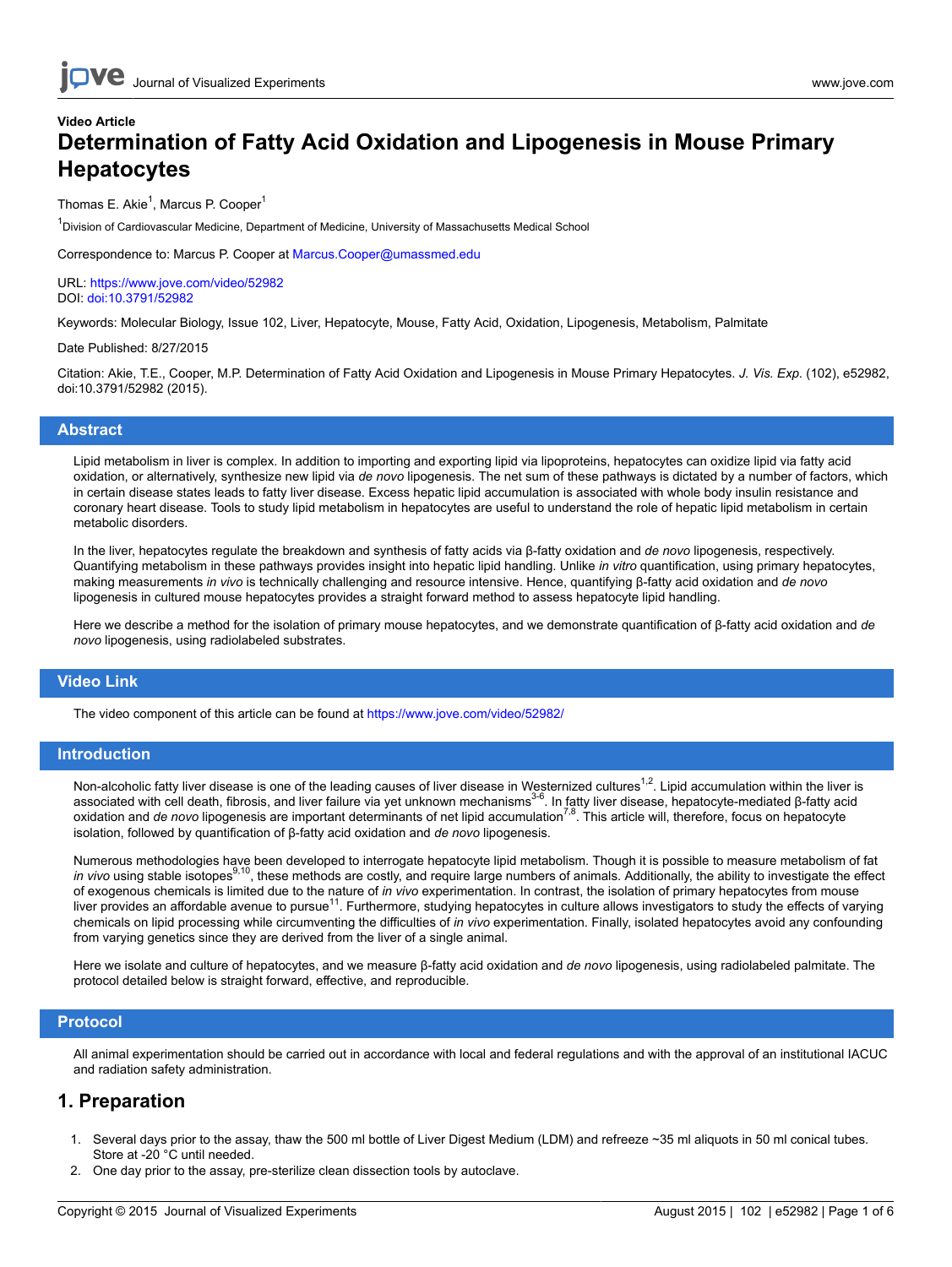- 3. On the day of the assay, treat the necessary amount of 24-well culture plates with collagen.
	- 1. Mix 1 part of 3 mg/ml rat tail collagen with 50 parts of PBS. Add approximately 500 µl to each well of a 24-well plate and incubate for 3-5 min at room temperature (RT). Remove the collagen and allow plate to air dry in hood. Repeat at least one additional time. Note: Collagen coating can be performed up to one week in advance and plates stored at 4 °C sealed in plastic wrap.
- 4. Prepare LDM for assay: Thaw LDM and warm to 37 °C and adjust pH to 7.4 using 1 N KOH. Filter using 0.2 µm syringe filter and place in a recirculating 42 °C water bath.
- 5. Warm 25 ml of Liver Perfusion Medium to 42 °C in recirculating water bath.
- 6. Prepare 90% colloidal silica coated with polyvinylpyrrolidone solution: Add 1 ml of 10x DPBS to 9 ml of colloidal silica coated with polyvinylpyrrolidone. Adjust pH to 7.4 using 0.1 N HCl. Filter with a sterile 0.2 µm syringe filter. Store at RT.
- 7. Warm Plating Medium to 37 °C.

**Ove** 

# **2. Isolation of Primary Mouse Hepatocytes**

- 1. Set up peristaltic pump, tubing, and dissection table: Sterilize tubing by flushing with 5 ml 70% ethanol in distilled water, followed by 10 ml of sterile water. Place tubing in Liver Perfusion Medium and run pump to fill entire length of tubing.
- 2. Sacrifice mouse by the institutionally approved method.
- 3. Dissect open the abdominal cavity: Spray the mouse abdomen liberally with 70% ethanol. Using blunt-end scissors, make a midline incision through the dermis the length of the abdomen and reflect laterally. Make a similar incision in the peritoneum to expose the viscera.
	- 1. Using a blunt instrument, gently displace the intestines to expose the abdominal vasculature Locate the abdominal inferior vena cava (IVC) and place a suture underneath the blood vessel, distal to the renal vein
- 4. Distal to the suture, place a needle and catheter into the IVC, advancing it beyond the level of the suture. With the needle still in place, tie the suture around the catheter to hold it in place. Carefully remove the needle. If done correctly, blood with flow through the catheter.
- 5. Using a pipet, fill the remaining area in the catheter with perfusion medium, ensuring that no air is present. With great care, attach the tubing to the catheter.
- 6. Dissect open the lung cavity: gently reflect the superior liver lobes to expose the diaphragm. Carefully puncture the diaphragm with sharp tip scissors, then make a lateral incision to expose the pleural cavity, taking care to avoid the gall bladder and pleural vasculature. Place a bulldog clamp around the thoracic inferior vena cava just proximal to the hepatic vein.
- 7. Cut the portal vein and turn on the pump at 3 4 ml/min. Perfuse the liver with Liver Perfusion Medium for 5 min using approximately 20 ml of perfusion medium.

Note: The liver should immediately change from red to grey/tan. If portions of the liver remain red, this likely indicates poor perfusion, and the likelihood of successful isolation is greatly diminished. During the perfusion, be careful to ensure the medium does not run out and that no bubbles enter the tubing.

- 8. Following the 5 min incubation, stop the pump and transfer the tubing to Liver Digest Medium. Restart the pump and perfuse the liver for another 10 - 15 min (until the medium is exhausted).
- 9. At the end of the perfusion, stop the pump. The liver should have a pinkish hue and appear somewhat enlarged. Excise the liver by careful dissection. Remove the gall bladder and transfer the liver to 10 cm tissue culture dish.
- 10. In a biosafety cabinet, add 10 ml of Plating Medium ( **Table 1**) to the liver. Gently scrape the liver using either forceps or a scalpel to remove the hepatocytes. Filter the suspension using a 100 µm cell strainer and transfer to a 50 ml conical tube. Wash the plate with an additional 10 ml of Plating Medium and pool in the 50 ml conical tube.
- 11. Pellet the cells by centrifuging for 5 min at 350 x g, 4 °C.
- 12. Aspirate medium and resuspend pellet in 10 ml of Plating Medium and add 10 ml of 90% colloidal silica coated with polyvinylpyrrolidone. Mix gently and centrifuge as in step 2.11. After centrifugation, a layer of dead cells will be floating on the top of the mixture, while the live cells will pellet to the bottom.
- 13. Aspirate dead cells and medium. Wash 2 times with 20 ml of Plating Medium, centrifuge as in 2.11.
- 14. Resuspend cells in 10 ml of Plating Medium. Count cells with a hemocytometer and place 9 x 10<sup>4</sup> cells/well in collagen-treated 24-well culture dishes. Incubate in a 37 °C tissue culture incubator for 2 hr. Each plate can be used for either the Fatty Acid Oxidation assay OR the Lipogenesis assay.
- 15. Optionally, change wells to Maintenance Medium (**Table 1**) and culture at 37 °C. Cells can be cultured for 2 3 days without affecting assay results.

# **3. Fatty Acid Oxidation Assay**

Warning: Use of radioactivity can be hazardous. All purchasing, storage, handling, and disposal of radioactive material should be carried out in accordance with institutional, state, and federal regulations and guidelines.

1. 16 - 20 hr prior to assay, wash cells 2 times with warm PBS. Change the cells to serum-free Serum Starvation Medium (**Table 1**) with 20 nM glucagon and incubate overnight at 37 °C.

Note: Because fetal bovine serum contains an unknown concentration of metabolic hormones (*e.g.* insulin, glucagon), serum starve the cells to remove any confounding effects this may have on the assay. Cells are viable in Serum Starvation Medium for >24 hr. Glucagon treatment is used to stimulate fatty acid oxidation within the hepatocytes.

- 2. On the morning of the assay, prepare Pre-Incubation Medium: Resuspend an appropriate amount of Sodium Palmitate in ultrapure water to make a 100 mM solution and heat to 70 °C for 10 min. In the meantime, prepare the requisite amount (0.5 ml per well of a 24-well plate) of DMEM with 25 mM HEPES, 1% BSA Fraction V, and 20 nM glucagon. Heat to 37 °C.
	- 1. Once solubilized, add Palmitate to a final concentration of 250 µM to the medium. Change hepatocytes to Pre-Incubation Medium and incubate at 37 °C for 2 hr. Reserve some Pre-Incubation Medium at 37 °C for later use.
- 3. During the incubation, dry an appropriate amount of  $14$ C-Palmitate (0.5 µCi/well) by evaporation under nitrogen gas.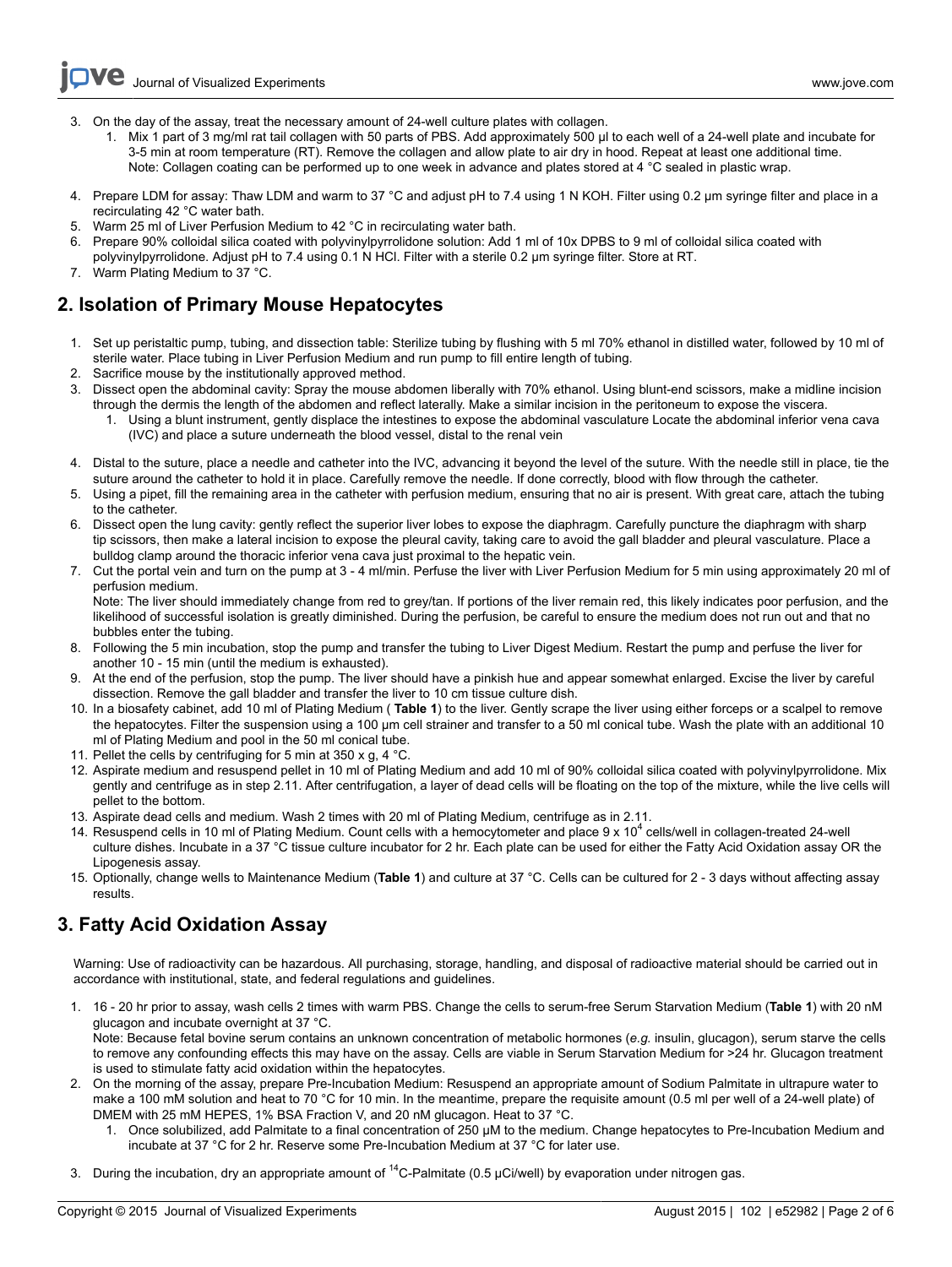- 1. For example, to measure 24 samples in a 24-well plate, transfer 120  $\mu$ l of 0.1  $\mu$ Ci/ml<sup>14</sup> C-Palmitate to a 1.5 ml tube. Slowly evaporate the ethanol solvent by blowing nitrogen gas over the solution from a distance of 3-5 cm in a fume hood. The solvent should evaporate<br>in approximately 30 - 40 min, leaving dry <sup>14</sup>C-Palmitate in the bottom of the tube.
- 4. Approximately 15 min before the end of the incubation, resuspend the <sup>14</sup>C-Palmitate in 0.1 N NaOH (12.5 µl/µCi). Incubate at 70 °C for 10
- min. Add three volumes of warm Pre-Incubation Medium and mix by pipetting up and down.<br>5. Spike each well with 25 μl of diluted <sup>14</sup>C-Palmitate. Mix by gently rocking the plate and incubate at 37 °C for 90 min. This is th
- 6. During the incubation, prepare the Filter Paper Plate (**Figure 1**).
	- 1. Remove the cover from a sterile 24-well plate. Place one 2 cm x 2 cm piece of filter paper in the bottom of each of the wells. Overlay the plate with a piece of 4" x 7" parafilm.
	- 2. Using a large rectangular object, such as a micropipettor tip box, rub the parafilm on the wells to perforate the parafilm at the well openings and create a seal over the remainder of the plate. Remove the perforated circles of parafilm now covering the wells. The plate should now be tightly covered with parafilm in all areas except the well openings.
- 7. 10 min before the end of the incubation, add 200 µl of 3 N NaOH to each well of the Filter Paper Plate, making sure the filter paper absorbs all of the liquid.
	- 1. Optionally prior to freezing, transfer the medium to a fresh 24-well plate. After washing once with PBS, lyse the remaining cells in 0.1 N HCl and calculate protein content by BCA assay.
- 8. At the end of the incubation, snap-freeze the Assay Plate in liquid nitrogen. Be careful to ensure each well is completely frozen before proceeding.
- 9. Add 100 µl of 70% Perchloric Acid to each well of the Assay Plate. Immediately cover with the Filter Paper Plate. Place the plates on an orbital shaker and rock at orbital speed of 80 rpm at RT for 2 hr.
- 10. Following the incubation, process the samples:
	- 1. To measure the CO<sub>2</sub> fraction, transfer the filter paper squares to 4 ml liquid scintillation fluid in a scintillation vial and measure  $^{14}$ C signal.
	- 2. To measure the acid soluble material, transfer 400 µl of medium to a 1.5 ml microfuge tube. Centrifuge at maximum speed for 10 min. Add 100 µl of the resulting supernatant to 500 µl of 2:1 Chloroform-Methanol (v/v), and vortex briefly.
		- 1. Add 250 µl of water to the mixture, and vortex again. Centrifuge samples for 10 min at 3,000 x g. Transfer 200 µl of the upper phase to 4 ml liquid scintillation fluid in a scintillation vial and measure  $^{14}$ C signal.

## **4. Lipogenesis Assay**

- 1. The evening prior to beginning the assay, wash the cells 2 times with warm PBS. Change the hepatocytes to Serum Starvation Medium with 100 nM insulin. Incubate overnight at 37 °C. Note: Because fetal bovine serum contains an unknown concentration of metabolic hormones (*e.g.* insulin, glucagon), serum starve the cells to remove any confounding effects this may have on the assay. Cells are viable in Serum Starvation Medium for >24 hr. Insulin is used in this assay to stimulate lipogenesis.
- 2. Make Lipogenesis Medium: Serum Starvation Medium with 100 nM insulin, 10 μM cold acetate and 0.5 μCi<sup>3</sup>H-Acetate per well. Change cells to Lipogenesis Medium and incubate at 37 °C for 2 hr. Include any compounds of interest to be tested.
- 3. After the incubation period, wash cells 2 times with PBS. Lyse cells by scraping in 120 µl of 0.1 N HCl. Reserve 10 µl for protein assay (assess by BCA assay), and transfer 100 µl to 1.5 ml microfuge tube.
- Extract lipids by addition of 500 µl of 2:1 chloroform-methanol (v/v). Vortex briefly and incubate at RT for 5 min. Add 250 µl of water, vortex and incubate at RT for an additional 5 min. Centrifuge samples 10 min at 3,000 x g, RT. Carefully transfer lower phase to 4 ml liquid scintillation fluid in a scintillation vial and measure <sup>3</sup>H activity.

#### **Representative Results**

Hepatocyte isolations typically result in 1 - 3 x 10<sup>7</sup> total cells. After overnight incubation, the cells will appear hexagonal, many of which will be binucleated (**Figure 2**). Healthy cells should be devoid of granulations or blebs, which are indicative of cell death.

In general, Fatty Acid Oxidation assay is run in three to four replicates per test compound. Counts for the  $CO<sub>2</sub>$  samples are approximately onefifth of those derived from the acid soluble material. We typically calculate the ratio of  $CO<sub>2</sub>$  to acid soluble material as a measure of complete oxidation (that is, the amount oxidized via the citric acid cycle). Substances that promote cellular respiration, such as Carbonyl cyanide-4- (trifluoromethoxy)phenylhydrazone (FCCP) will shift this ratio toward CO<sub>2</sub>, indicating more oxidation via the TCA cycle. Inhibitors of the respiratory chain will diminish oxidation on the whole (**Figure 3**). When piloting this assay, it is best to include a no-cell control to verify the procedure is producing cell-specific activity.

The Lipogenesis Assay is most often compared to a zero timepoint control (cells treated with substrate immediately before harvesting). The assay should be linear versus time through at least four hours of incubation. Compounds which enhance fatty acid oxidation, such as FCCP, or diminish ATP synthesis, such as oligomycin, will reduce lipogenic activity (**Figure 4**).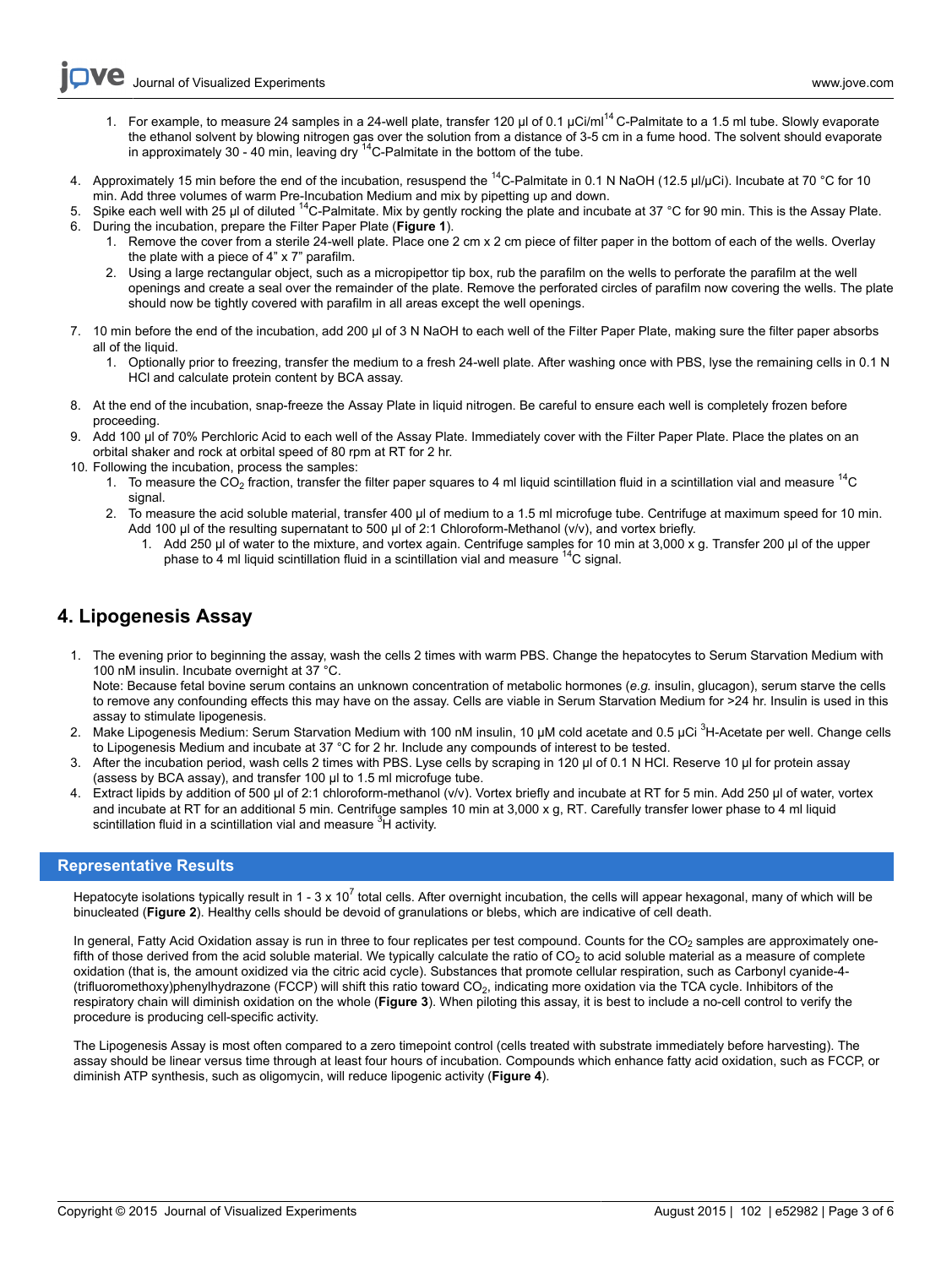

**Figure 1: Preparation of the Filter Plate** To prepare the filter plate as described in Step 3.6, remove the cover from a sterile 24-well plate. Place a 2 cm x 2 cm piece of filter paper at the base of each well. Overlay the entire plate with a 7" x 4"piece of parafilm, and rub the plate to tightly seal the top of the wells. This will generate perforated circles of parafilm over the well openings, which should be removed. After addition of the perchloric acid in Step 3.9, place the Filter Paper Plate tightly over the Assay Plate to produce a seal.

Unhealthy Healthy

**Figure 2: Primary Hepatocytes in Culture** Phase contrast images of healthy and unhealthy primary mouse hepatocytes 16 hr after plating in collagen coated 24-well plates. Scale bar, 200 µm. [Please click here to view a larger version of this figure.](https://www.jove.com/files/ftp_upload/52982/52982fig2large.jpg)



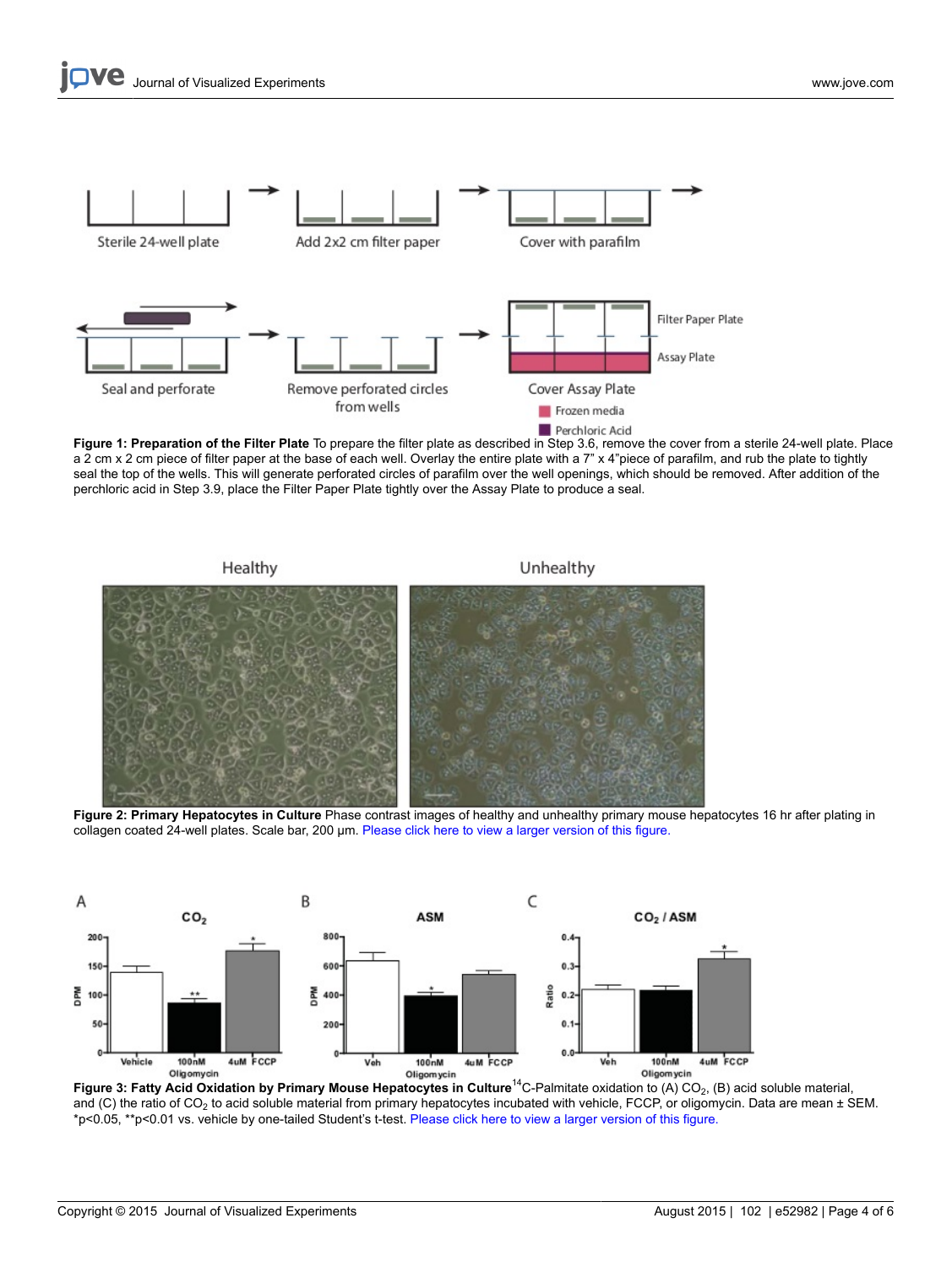

**Figure 4: Lipogenesis in Cultured Primary Mouse Hepatocytes** (A) Lipogenic activity vs. time in primary hepatocytes treated with <sup>3</sup>H-acetate **Figure 4: Lipogenesis in Cultured Primary Mouse Hepatocytes** (A) Lipogenic act and (B) lipogenic activity in the presence of vehicle, oligomycin, or FCCP. Data are mean ± SEM. \*\*\*p<0.001 vs. vehicle by one-tailed Student's ttest.

**Table 1: Culture Media** Composition of culture media for the isolation of primary hepatocytes.

| Table 1                  |                |
|--------------------------|----------------|
| Culture Media            |                |
| <b>Plating Medium</b>    |                |
| <b>DMEM</b>              | 500 ml         |
| <b>FBS</b>               | 10%            |
| Sodium pyruvate          | 2 mM           |
| Pen/Strep                | 2%             |
| Dexamethasone            | $1 \mu M$      |
| Insulin                  | $0.1 \mu M$    |
| Maintenance Medium       |                |
| <b>DMEM</b>              | 500 ml         |
| <b>BSA Fraction V</b>    | 0.2%           |
| Sodium pyruvate          | 2 mM           |
| Pen/Strep                | 2%             |
| Dexamethasone            | $0.1 \mu M$    |
| Insulin                  | 1 nM           |
| <b>Starvation Medium</b> |                |
| <b>DMEM</b>              | 500 ml         |
| <b>BSA Fraction V</b>    | 0.2%           |
| Sodium pyruvate          | $2 \text{ mM}$ |
| Pen/Strep                | $2\%$          |

#### **Discussion**

The time from sacrifice to perfusion should be less than 3 min for ideal perfusion and collagenase digestion of the liver. Once perfusion with Perfusion Medium is initiated, the liver should immediately change appearance to from red to pale. After approximately 10 min of incubation with LDM, the liver will appear swollen and pink. In the event that perfusion is insufficient, the liver may not exhibit these changes, and this will typically result in a lower hepatocyte yield.

Following the washing steps, isolated hepatocytes can be stored for several hours in suspension on ice prior to plating. Once plated, cultured hepatocytes require several hours to adhere and spread out. Following 2 hr of incubation in Plating Medium, the hepatocytes will remain